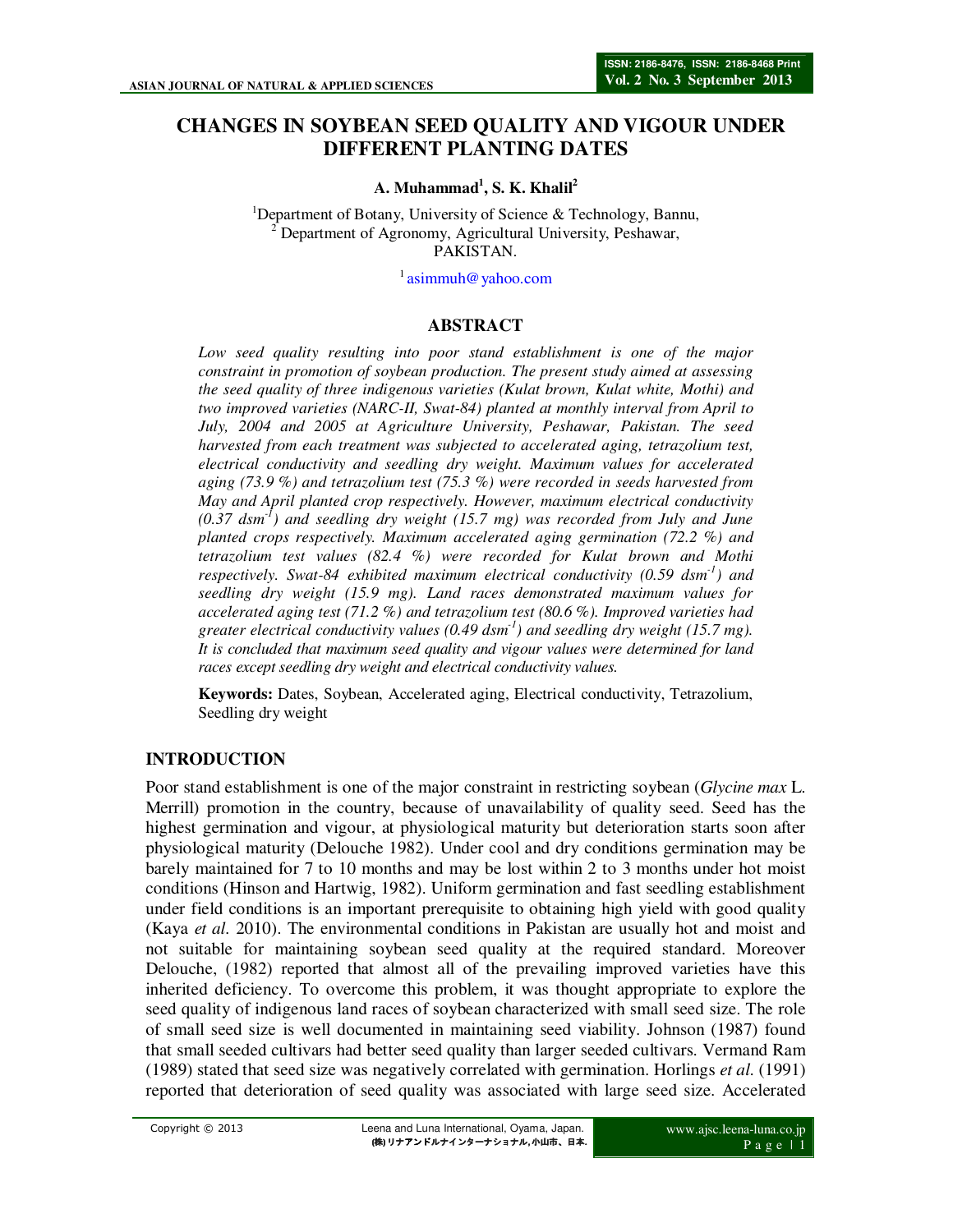aging test was considered the best indicator of performance of seed (Boersma *et al.,* 1996) and seeds from the optimum planting dates had higher percentage of normal seedlings in this test (Uem and Unioeste, 2003). Rehman *et al*. (2006) reported that seed vigour assessed by accelerated aging and conductivity was reduced when planting was delayed. Direct relationship between electrolytes leacheates and field seedling emergence was observed by Vieira *et al*. (2004). Seedling axis dry weight decreased with delayed planted crop (Khan, 2007), and increased with increased seed size (Fatima, 1999). Chattopadhyay *et al*. (2011) confirmed that early sown seeds produced the vigours and best quality seeds than late sowing dates. The present study aimed to assess the seed quality and vigour of indigenous land races and improved varieties of soybean under different planting dates.

## **MATERIAL AND METHODS**

Three indigenous land races (Kulat brown, Kulat white, Mothi) and two improved soybean varieties (NARC-II, Swat-84) were planted at four planting dates at monthly interval from April to July at New Developmental Farm, Khyber Pakhtun Khwa Agricultural University, Peshawar, Pakistan during 2004 and 2005 growing season. The site is located at  $34.01^{\circ}$  N latitude,  $71.35^{\circ}$  E longitude and at an altitude of 450 meters above sea level, sixteen hundred kilometers away north of Indian Ocean. According to the physiographic zones of the province, the site lies in the agro-ecological zone C, having warm sub humid climate with 450 to 750 mm annual rainfall. The soil of the experimental field was silty clay loam, with montmorilonite clay type, low in nitrogen  $(0.03-0.04\%)$  and organic matter  $(0.7-0.8\%)$  and alkaline in nature (pH 8-8.2). Meteorological data for two years (2004-2005) for the site was obtained from the Department of Water Management, Khyber Pakhtun Khwa Agricultural University Peshawar (Table.1). Three indigenous varieties (Kulat brown, Kulat white, Mothi) measuring seed weight of 6.7, 6.7 and 7.2g and two improved varieties (NARC-II, Swat-84) had 14.8 and 15.7g seed weight respectively. Experimental field was irrigated six times, while weeds were eradicated four times. Planting dates were allotted to main, while varieties were allotted to sublots. A subplot size of 3mx3m, having six rows, 3m long and 50 cm apart was used. Each treatment was replicated four times in randomized complete block design with split plot arrangement. A basal recommended dose of 25 kg N and 64 kg  $P_2O_5$  ha<sup>-1</sup> was applied at the sowing time. After harvest the clean dry seeds of varieties from various planting dates were tested for determing accelerated aging test, Tetrazolium test, Electrical conductivity and Seedling dry weight.

### **Accelerated Aging Germination Test (%)**

Accelerated aging Germination test was conducted; using the jar accelerated aging system. Seeds were placed in muslin cloth bags tied with rubber band and supported with wire mesh stand. Seed was 8 cm above the water surface in the bottom of the jar. Approximately 100% relative humidity was maintained through water. Each treatment consisted of two lots, of 50 seeds each replicated four times, placed in jars and kept in incubator at 40°C for 72 hours. After aging, standard germination test was conducted and the normal seedlings were counted on  $7<sup>th</sup>$ day as stated in ISTA, (1999).

### **Tetrazolium Test**

Tetrazolium test was used for quick estimate of the viability of seed samples through biochemical reaction. The imbibed chemical in living plant tissues is reduced from a colorless solution to red insoluble compound, which precipitates in live cells, while dead cells remain colorless because of no reaction. Four replications of 100 seeds each from various treatments were preconditioned between folded moist paper towels for 18-20 hours, in order to allow slow water uptake to avoid cotyledon cracking. After preconditioning the seeds were removed and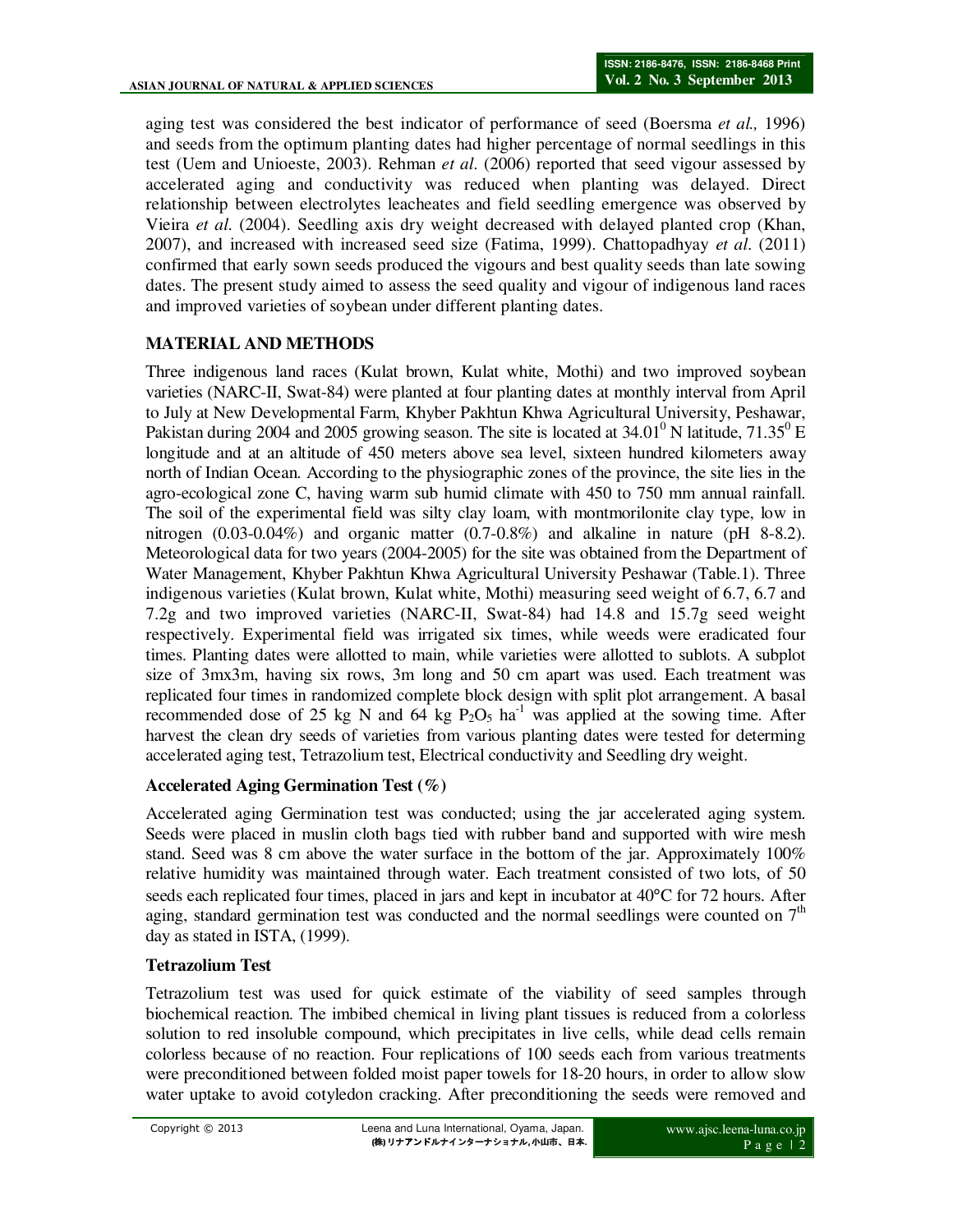each lot was divided into two halves of 50 seeds each. The seeds were then immersed in 1% solution of 2, 3, 5- triphenyl tetrazolium chloride in one liter distilled water of Ph. 7.0 at 35°C for 3-4 hours to allow staining, according to the procedure adopted by Grabe (1970). After staining, the solution was decanted and the seeds were rinsed several times in tap water, put in glass beaker and refrigerated in moist condition and evaluated immediately. After removing the seed coat, each seed was cut longitudinally through the embryo axis into two halves and evaluated under a dissecting microscope. In addition to completely stained viable seeds and completely unstained non-viable seeds, some were partially stained. However seeds were separated in the viable and non-viable seeds according to ISTA (1999). The number of viable seeds in each treatment was determined and average percentage was calculated.

### **Electrical Conductivity Test**

Electrical conductivity test was satisfactorily used to evaluate the physiological quality of soybean seeds. In a seed soaking solution the electrolytes leached into water were measured with an electrical conductivity meter. Seeds leaching large quantities of electrolytes into the water, exhibit poor field emergence. To conduct electrical conductivity test, samples of 50 seeds each were drawn from each treatment and placed in 250 ml flasks. Each flask was added 200 ml distilled water and stirred to remove air bubbles and floating seeds. Flasks were covered with aluminum foil and kept in incubator at  $20^{\circ}$ C for 24 hours for proper soaking in water (Association of Official Seed Analysis, 2002). The seeds were then carefully swirled and the conductivity of the soaked water was measured using a dip type cell conductivity meter. Conductivity was expressed as deci-siemens  $(dsm^{-1}) g^{-1}$  of seed (ISTA, 1999).

#### **Seedling Axis Dry Weight**

Four replications of 50 seeds each of various treatments were allowed to grow at  $25^{\circ}$ C for 5 days after germination in incubator. The cotyledons were removed and the seedlings were placed in paper bag in oven at 60° C for 24 h for determining seedling axis dry weight (Association of Official Seed Analysis, 2002).

### **STATISTICAL ANALYSIS**

Data and curve fitting were analyzed using Microsoft Excel software and means were separated by least significant difference test at 5% significance level.

| 2004-05 |                  |                  |      | 2005-06              |          |                  |                |                      |
|---------|------------------|------------------|------|----------------------|----------|------------------|----------------|----------------------|
| Month   | Rainfall<br>(mm) | Mean Temperature |      | Relative<br>Humidity | Rainfall | Mean Temperature |                | Relative<br>Humidity |
|         |                  | Min.             | Max. | $(\%)$               | (mm)     | Min.             | Max.           | $(\%)$               |
| Jan     | 55               | 18               | 4    | 73                   | 25       | 17               | 3              | 85                   |
| Feb     | 40               | 23               | 6    | 73                   | 97       | 16               | 2              | 82                   |
| Mar     | 0                | 28               | 11   | 66                   | 109      | 22               | 11             | 79                   |
| Apr     | 37               | 33               | 17   | 65                   | 9        | 29               | 13             | 81                   |
| May     | 0                | 37               | 21   | 59                   | 22       | 32               | 17             | 78                   |
| Jun     | 0                | 38               | 27   | 69                   | $\theta$ | 39               | 22             | 79                   |
| Jul     | 3                | 37               | 24   | 70                   | 6        | 35               | 22             | 75                   |
| Aug     | 24               | 35               | 28   | 71                   | 20       | 35               | 24             | 77                   |
| Sep     | 18               | 34               | 21   | 73                   | 4        | 34               | 22             | 78                   |
| Oct     | 8                | 28               | 9    | 71                   | $\theta$ | 31               | 17             | 81                   |
| Nov     | 11               | 25               | 9    | 70                   | $\Omega$ | 25               | 7              | 82                   |
| Dec     | 26               | 21               | 6    | 79                   | 0        | 21               | $\overline{c}$ | 82                   |

**Table 1. Climatic data for the experimental area in two growing seasons (2004-05 and 2005-06)**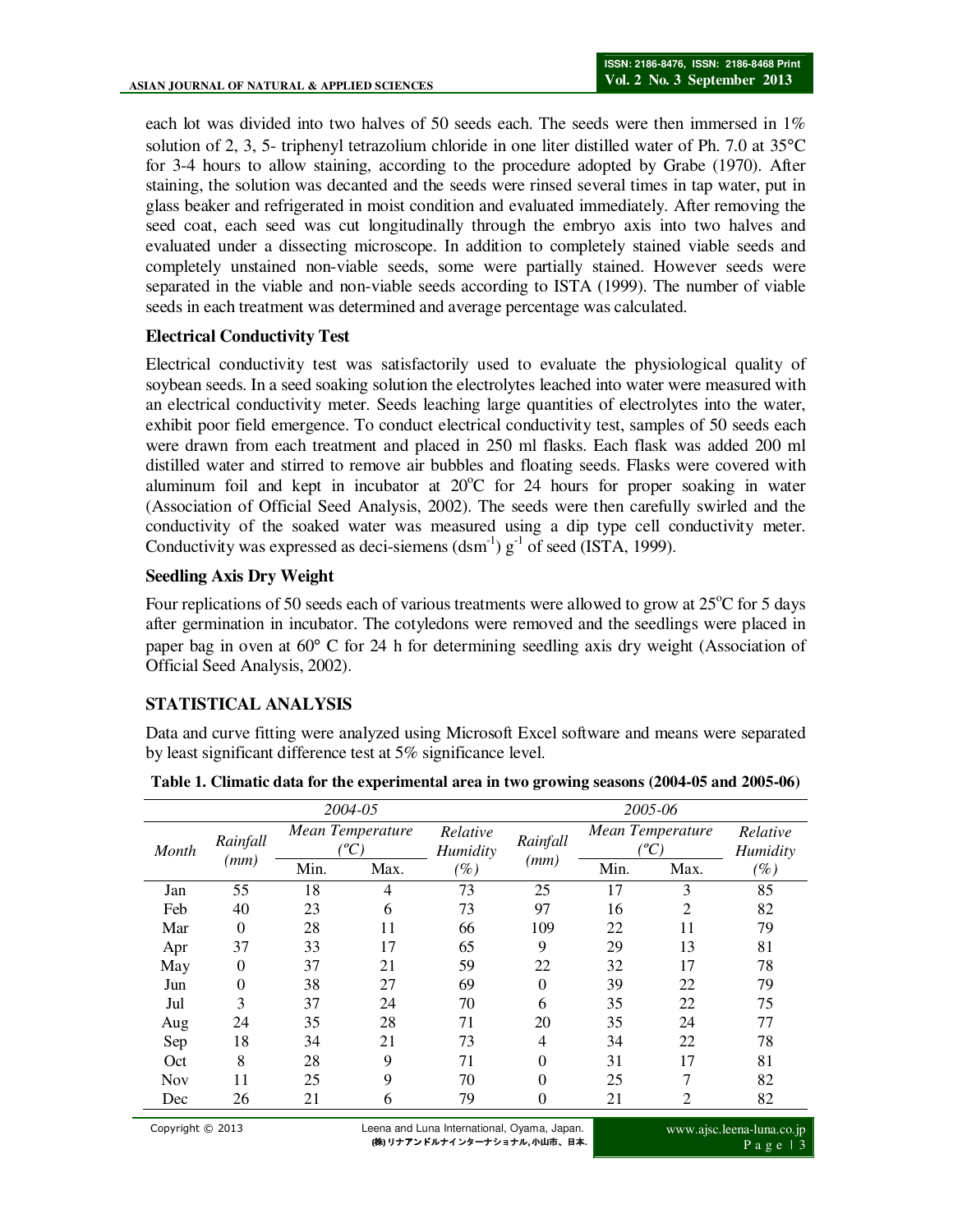### **RESULT AND DISCUSSION**

### **Accelerated Aging Germination Test (%)**

Years, planting dates  $(D)$ , varieties  $(V)$ , and Planting dates  $\times$  varieties interaction significantly affected accelerated aging germination. Soybean planted in 2004 had 15% higher accelerated aging germination than 2005 (Table .2). Maximum germination (73.9%) was recorded for seeds from May planted crop. Means for the seeds from April (63.3%) and June (62%) planted crops, though significantly lower than May had no statistical difference among themselves. Minimum germination (49.3%) was recorded for seeds from July planted crop. Accelerated aging germination declined in the seeds from early planted crop than May or late planted crops in June and July. The decline in accelerated aging germination from May planted land races was 4.2% for seeds of early planted crop in April, and 5.4 and 26.8% for late planted crops in June and July respectively. In improved varieties the decline from May planted crop, was 31.8 for early planted crop and 34.8 and 44.3% for June and July planted crops. The findings of Uem and Unioeste (2003) and Rehman *et al*. (2006) supported our results who stated that accelerated aging germination decreased in seeds of delayed planted crop.

Kulat brown, Mothi and Kulat white demonstrated maximum germination of 72.2, 70.9 and 70.4% as a result of accelerated aging test. Minimum accelerated aging germination was noticed in NARC-II (46.8%) and Swat-84 (50.2%). Accelerated aging germination in improved varieties was 46.8% lower than land races. The higher accelerated aging germination in land races was in conformity with the findings of Verma and Ram (1989) that reported that seed size, was negatively correlated with germination after accelerated aging.

Planting dates × varieties interaction revealed that accelerated aging germination of Kulat brown, Kulat white and Mothi was high in seeds from early planted crop and declined in seeds from late planted crop. However, in NARC-II and Swat-84 peak values were recorded in seeds from May planted crop (Fig.1). Similar results were found by Avila *et al*. (2003) early soybean sown seeds which had higher percentage of normal seedlings in the germination and accelerated aging tests while delaying sowing dates had adverse effects on soybean seed production with regard to their sanitary quality.

| April, 2                            | May, 2             | June, 2           | July, 2      | Mean              |  |
|-------------------------------------|--------------------|-------------------|--------------|-------------------|--|
| 74.8 ab                             | 80.5a              | 75.3 ab           | 58.1 de      | 72.2a             |  |
| 75.3 ab                             | 78.5 a             | 73.5 ab           | 54.3 ef      | 70.4 a            |  |
| 74.8 ab                             | 76.0 ab            | 73.5 ab           | 59.5 de      | 70.9 a            |  |
| $42.8$ ghi                          | 65.3 cd            | $43.3$ ghi        | 36.0 i       | 46.8 <sub>b</sub> |  |
| $48.8 \text{ fg}$                   | 69.0 <sub>bc</sub> | 44.3 gh           | 38.8 hi      | 50.2 <sub>b</sub> |  |
| 63.3 <sub>b</sub>                   | 73.9 a             | 62.0 <sub>b</sub> | 49.3c        |                   |  |
| Dates $(D)$<br><i>Varieties (V)</i> |                    |                   | $D \times V$ |                   |  |
| 3.06                                |                    | 3.80              |              | 7.60              |  |
| Land races                          |                    |                   |              |                   |  |
| Improved varieties                  |                    |                   |              |                   |  |
| Year-I (2004)                       |                    |                   |              |                   |  |
| Year-II $(2005)$                    |                    |                   |              |                   |  |
|                                     |                    |                   |              |                   |  |

**Table 2. Accelerated aging test of soybean varieties as affected by planting dates over two years**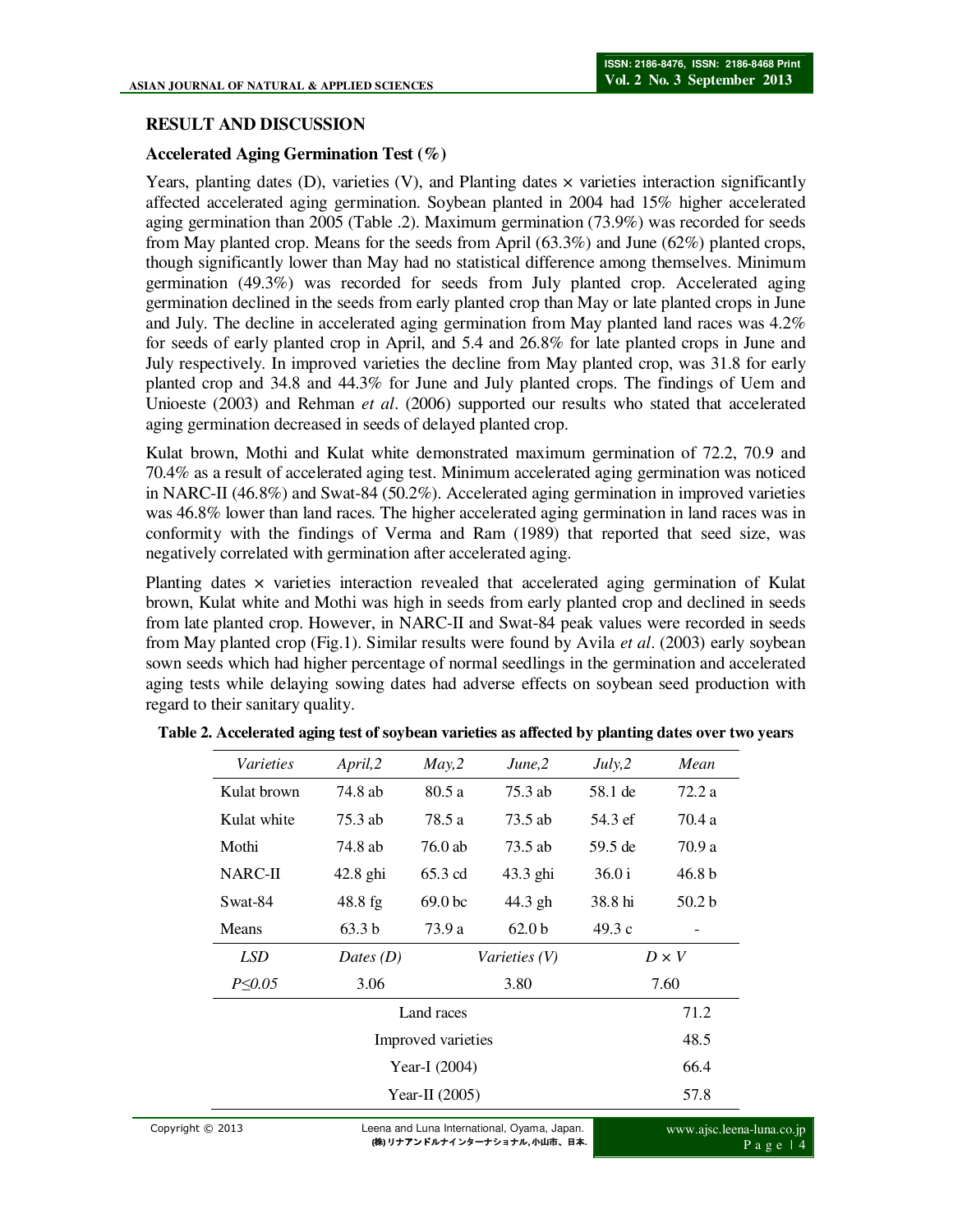

Figure 1. Accelerated aging test  $(\%)$  of soybean varieties as affected by planting dates over two years average

## **Tetrazolium Test**

Statistical analysis of the data showed that significant variations were observed in the means for years, planting dates (D) and varieties (V) in the average of two years for tetrazolium test. Tetrazolium test indicated more viable seeds during 2004 planted crop. Maximum average percentage of viable seeds (75.3) were noticed in April planted crop, followed by May planting. The percent viable seeds declined significantly, in seeds from June and July planted crops. Minimum percentage of viable seeds (66.3) was recorded in seeds from July planting (Table. 3). Similar results were obtained by Kolasinska *et al*. (2000) they concluded that the viability of seeds was tested by tetrazolium staining and was generally high in very early planting dates.

Maximum percentage of viable seeds (82.4) was recorded for Mothi followed by Kulat brown and minimum percentage (57%) of viable seeds was recorded for NARC-II. In Kulat white percentage of viable seeds (79.1%) was not different than the percentage of viable seeds in Kulat brown. Percentage of viable seeds (58.2%) in Swat-84 was statistically similar to that of NARC-II. Percentage of viable seeds assessed through tetrazolium test in land races was 40% greater than the improved varieties. Seed deterioration in improved varieties was greater than in land races. Similar deterioration was reported by Bakht (1989). Prific *et al*. (1998) believed that standard germination test values were higher than the tetrazolium test values.

Direct relationship was observed between accelerated aging germination, seedling dry weight, and percent viable seeds evaluated through tetrazolium test. This relationship was evident in case of varieties as well as planting dates. The decline in vigour test values in seeds obtained from delayed planted crop was consistent. Seed vigour test determinations proved that land races had better performance than the improved varieties.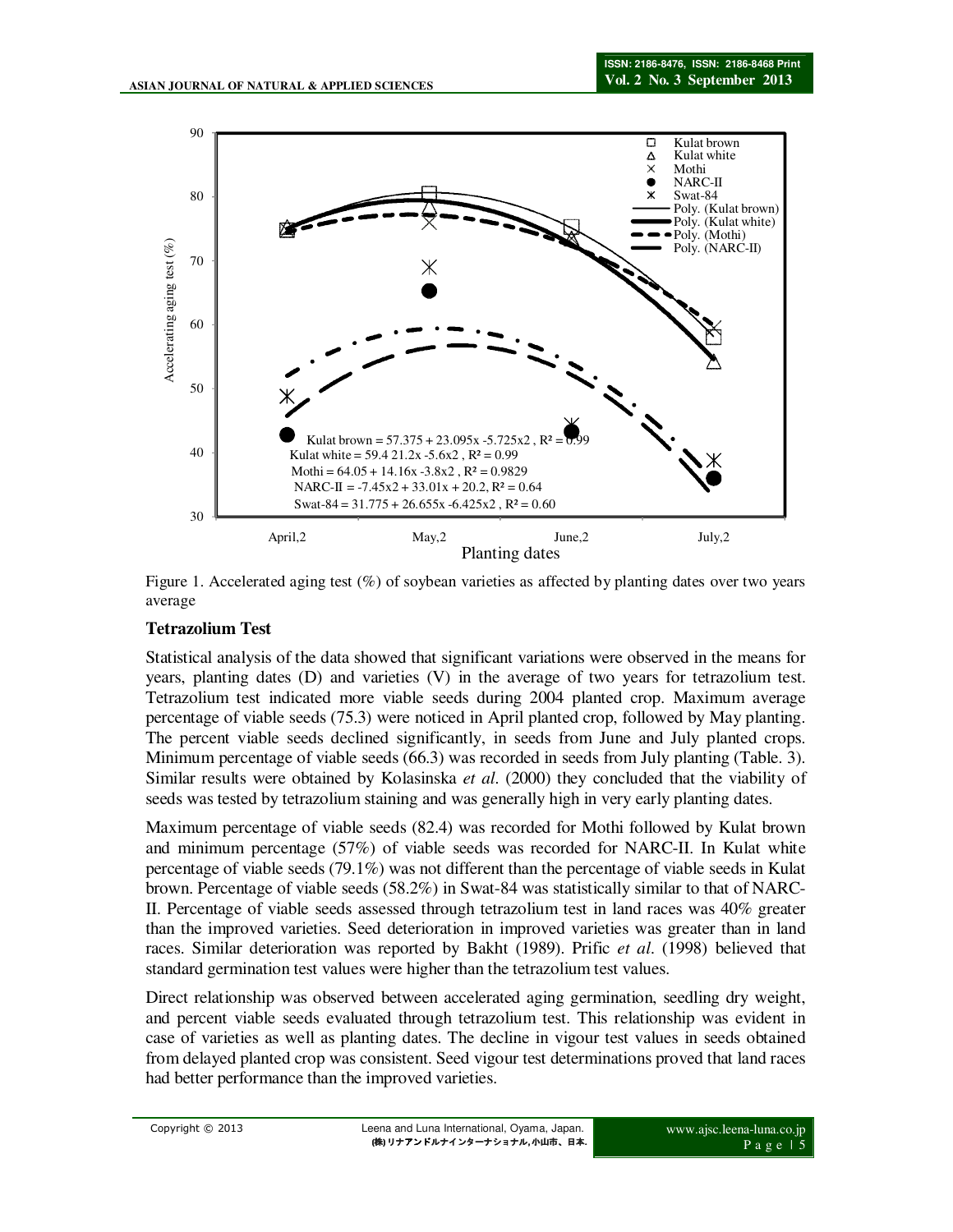| <b>Varieties</b>          | April, 2 | May, 2 | June, 2           | July, 2   | Mean         |  |
|---------------------------|----------|--------|-------------------|-----------|--------------|--|
| Kulat brown               | 83.0     | 83.4   | 79.9              | 74.8      | 80.3 ab      |  |
| Kulat white               | 82.4     | 81.3   | 77.8              | 75.0      | 79.1 b       |  |
| Mothi                     | 86.3     | 85.6   | 79.0              | 78.8      | 82.4 a       |  |
| NARC-II                   | 62.0     | 58.3   | 56.9              | 50.9      | 57.0c        |  |
| Swat-84                   | 63.0     | 59.6   | 58.0              | 52.0      | 58.2 c       |  |
| Means                     | 75.3 a   | 73.6 a | 70.3 <sub>b</sub> | 66.3 c    |              |  |
| <b>LSD</b><br>Dates $(D)$ |          |        | Varieties (V)     |           | $D \times V$ |  |
| $P \le 0.05$              | 3.17     |        | 3.24              | <b>NS</b> |              |  |
|                           |          | 80.6   |                   |           |              |  |
|                           |          | 57.6   |                   |           |              |  |
|                           |          | 69.1   |                   |           |              |  |
|                           |          | 73.7   |                   |           |              |  |

**Table 3. Tetrazolium Chloride test of soybean varieties as affected by planting dates over two years** 

### **Electrical Conductivity**

Electrical conductivity values for soybean planted in 2004 were greater than in 2005 planted crop (Table. 4). Electrical conductivity values for the seed leachates from April and May planted crops were minimum and non-significantly different among themselves. Electrical conductivity values for seed leachates of June and July planted crops were largest and statistically similar.

Maximum electrical conductivity values  $(0.59 \text{ d} \text{sm}^{-1})$  were recorded for seed leachates of Swat-84 and lowest  $(0.18 \text{ dsm}^{-1})$  for seed leachates of Kulat brown. The electrical conductivity values for the seed leachates of Kulat white and Mothi were statistically similar. Seeds of Swat-84 leached large quantities of electrolytes resulting into greater values of electrical conductivity than seeds of NARC-II. The electrical conductivity values for the seeds leachates of improved varieties were more than double the values for seed leachates of land races. Higher electrical conductivity values for improved varieties are in accordance with the results of Horlings *et al*. (1991) who stated that deterioration of seed quality was associated with large seed size and electrical conductivity increased with increase in seed size (Hwang and Sung, 1991).

The interaction between planting dates  $\times$  varieties revealed that in Swat-84 and NARC-II maximum electrical conductivity values were recorded which increased in seeds from April planted crop to July planted crop. However, in Kulat brown, Kulat white and Mothi electrical conductivity remained static with planting dates (Fig.2).Vieira *et al*. (2004) stated that though there was direct relationship between electrical conductivity and field emergence, yet this relationship could be disturbed under marginal environmental conditions.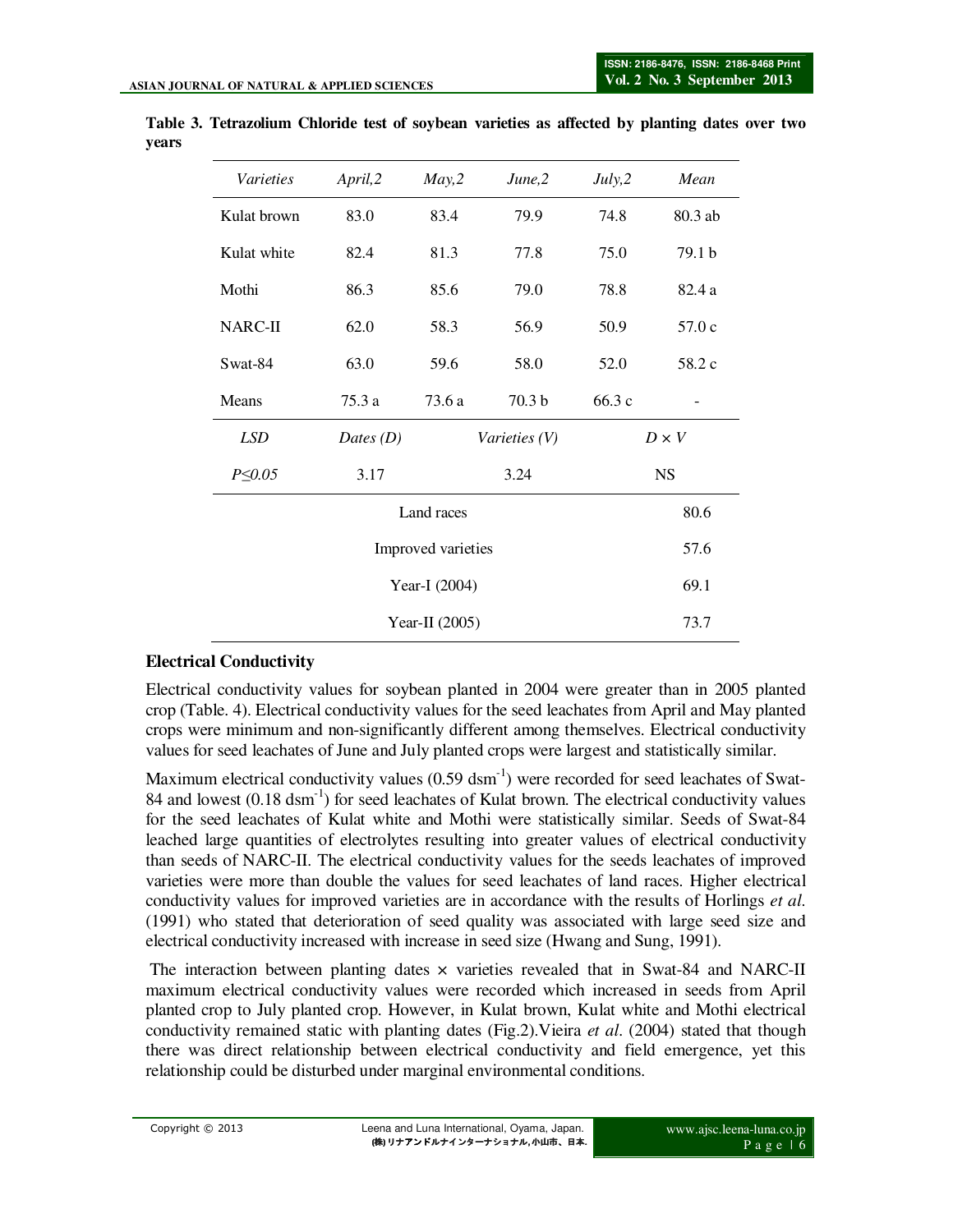

**Table 4. Electrical conductivity (dsm-1) of soybean varieties as affected by planting dates Over two years** 

Planting dates

Figure 2. Electrical counductivity (dsm<sup>-1</sup>) of soybean varieties as affected by planting dates over two years average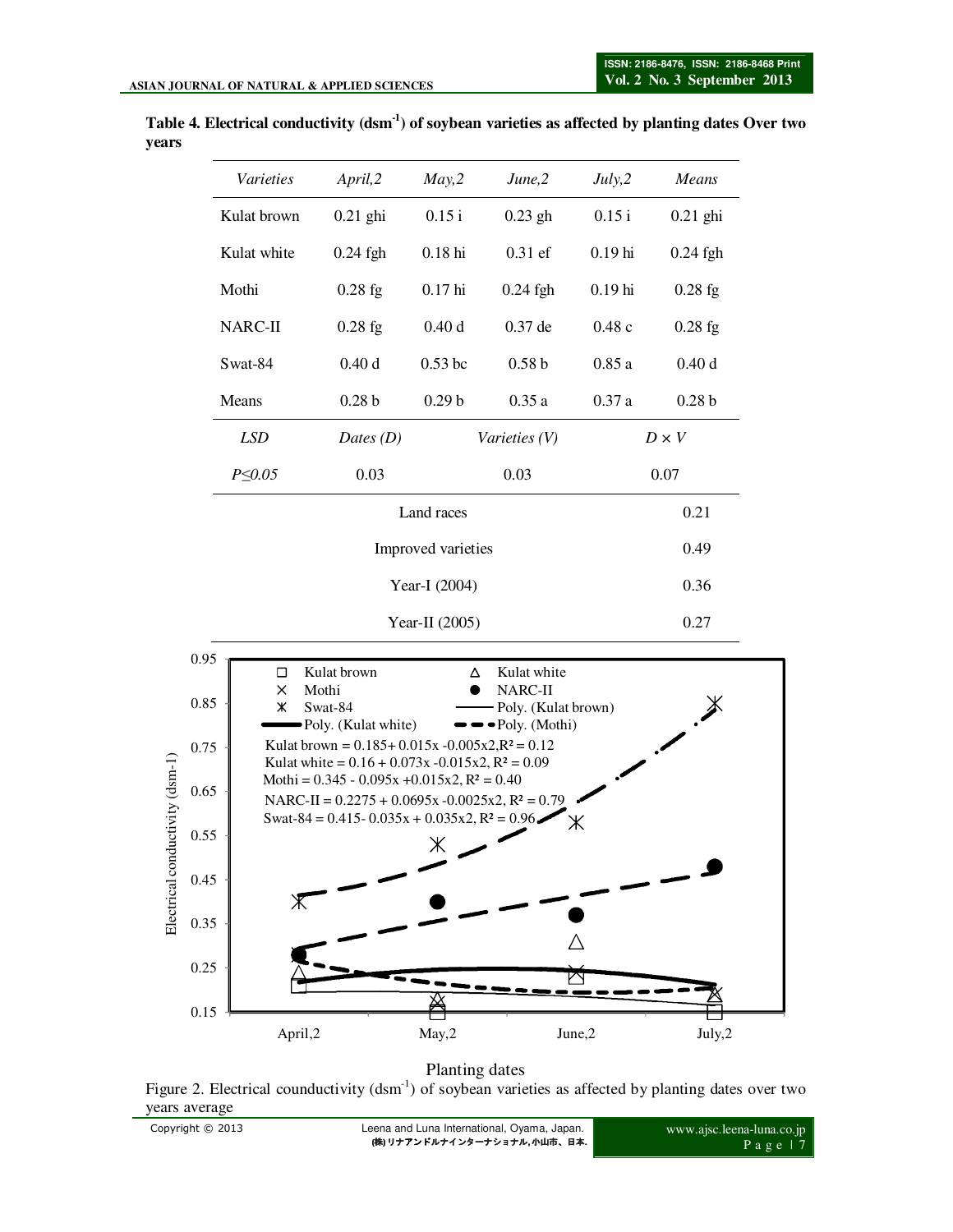## **Seedling Dry Weight**

Seedling dry weight recorded in 2004 was 32% higher than 2005. Maximum weight (15.7 mg) was recorded for seedlings from the seeds obtained from June planted crop and minimum (8 mg) from the seeds from July planted crop. Seedling dry weight of seeds from April and May planted crops were similar and intermediate. The results of this research are in conformity with Khan (2001) who reported that seedling dry weight decreased in seeds from delayed planted crop.

Maximum seedling weight (15.9 mg) was recorded for Swat-84 followed by NARC-II (Table. 5). Minimum seedling weight (10.9 mg) was observed in Kulat brown, which was statistically not different than the seedling weight of Kulat white and Mothi. Improved varieties gave greater seedling weight (28% higher) than land races. The reason is that in improved varieties, the seeds were of bigger size, having more stored food material than the land races with seed size of less than half of the improved varieties. Similarly, greater seedling dry weight of improved varieties than land races was supported by Fatima (1999) who reported that dry weight of seedlings increased with increased seed size.

Planting dates  $\times$  varieties interaction showed that seedling dry weight in NARC-II, Swat-84, Kulat brown and Mothi increased when planting was extended from April to May, thereafter decreased. However, in Kulat white steady decrease was observed when planting was delayed from April to July (Fig.3). Arulnandhy (1988) reported that May and June plantings showed the highest seedling dry weight and seed vigour.

| Varieties     | April, 2          | May, 2            | June, 2       | July, 2      | Means             |
|---------------|-------------------|-------------------|---------------|--------------|-------------------|
| Kulat brown   | 11.1 ghi          | $15.0b-e$         | 10.4 hi       | 7.0k         | 10.9 <sub>b</sub> |
| Kulat white   | 14.0 c-f          | 11.5 fgh          | 12.1 fgh      | $7.5$ jk     | 11.3 <sub>b</sub> |
| Mothi         | 13.3 efg          | 13.3 efg          | $13.4 d-g$    | $7.3$ jk     | 11.8 <sub>b</sub> |
| NARC-II       | 16.6 bc           | 16.0 bcd          | 21.3a         | $8.5$ ijk    | 15.6a             |
| Swat-84       | 17.1 <sub>b</sub> | 15.4 b-e          | 21.3a         | $9.8$ hij    | 15.9a             |
| Means         | 14.4 b            | 14.2 <sub>b</sub> | 15.7a         | 8.0c         |                   |
| <b>LSD</b>    | Dates $(D)$       |                   | Varieties (V) | $D \times V$ |                   |
| $P \leq 0.05$ | 1.16              |                   | 1.37          | 2.75         |                   |
|               |                   | 11.3              |               |              |                   |
|               |                   | 15.7              |               |              |                   |
|               |                   | 14.9              |               |              |                   |
|               |                   | 11.3              |               |              |                   |

**Table 5. Seedling dry weight (mg seedling-1) of soybean varieties as affected by planting dates over two years (2004 to 2005)**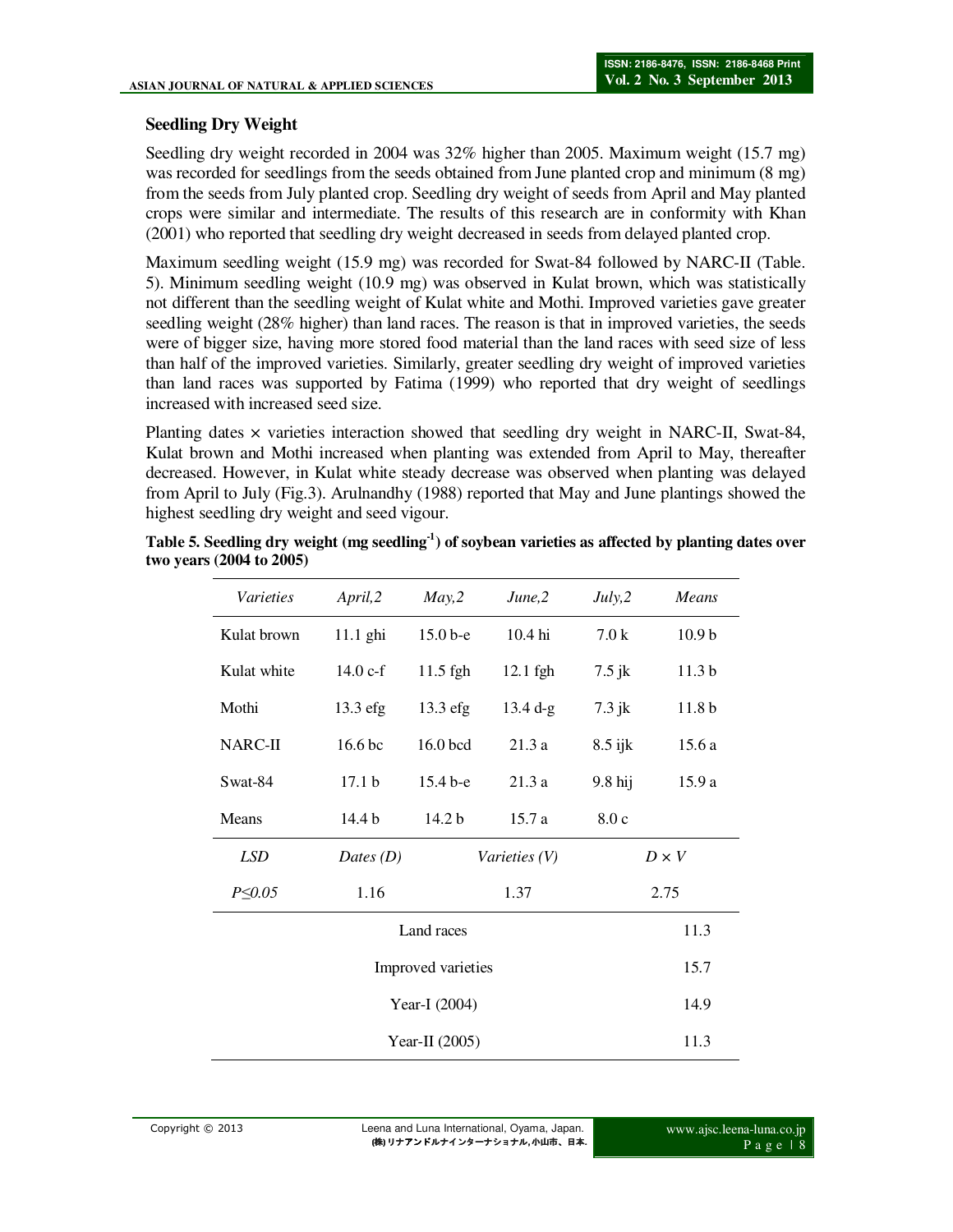

Planting dates

Figure 3. Seedling dry weight (mg. seedling<sup>-1</sup>) of soybean varieties as affected by planting dates over two years average

### **CONCLUSIONS**

The following conclusions were drawn from the experiments.

Accelerated aging germination, tetrazolium test and seedling dry weight values declined when planting was delayed from April to July, except electrical conductivity. Maximum seed quality and vigour values were determined for land races except seedling dry weight and electrical conductivity values.

## **REFERENCES**

- [1] Arulnanadhy, V. (1988). Soybean seed quality as affected by time of planting in the dry zone of Sri Lanka. *J Natn Sci Coun., 16*(1), 1-10.
- [2] Association of Official Seed Analysts. (2002). *Seed Vigour Testing hand book*. Lincoln, 105p. (contribution, 32).
- [3] Avila, M. R., Bruccini, A. D. L. E., Motta, I. D. S., Scapim, C. A. & Braccini, M. D. C. L (2003). Sowing seasons and quality of soybean seeds. *Scientia Agricola, 60*(2), 245-252.
- [4] Bakht, K. (1989). Effect *of environmental factors on the yield, quality and viability of soybean seed.* M.Sc thesis, N.W.F.P. Agri. Uni. Peshawar., Pakistan.
- [5] Boersma, M., Law, M. & Adkins, S.W (1996). Assessment of soybean seed vigour tests in eastern Australia. *Aust. J. Exp. Agric., 36*, 99-103.